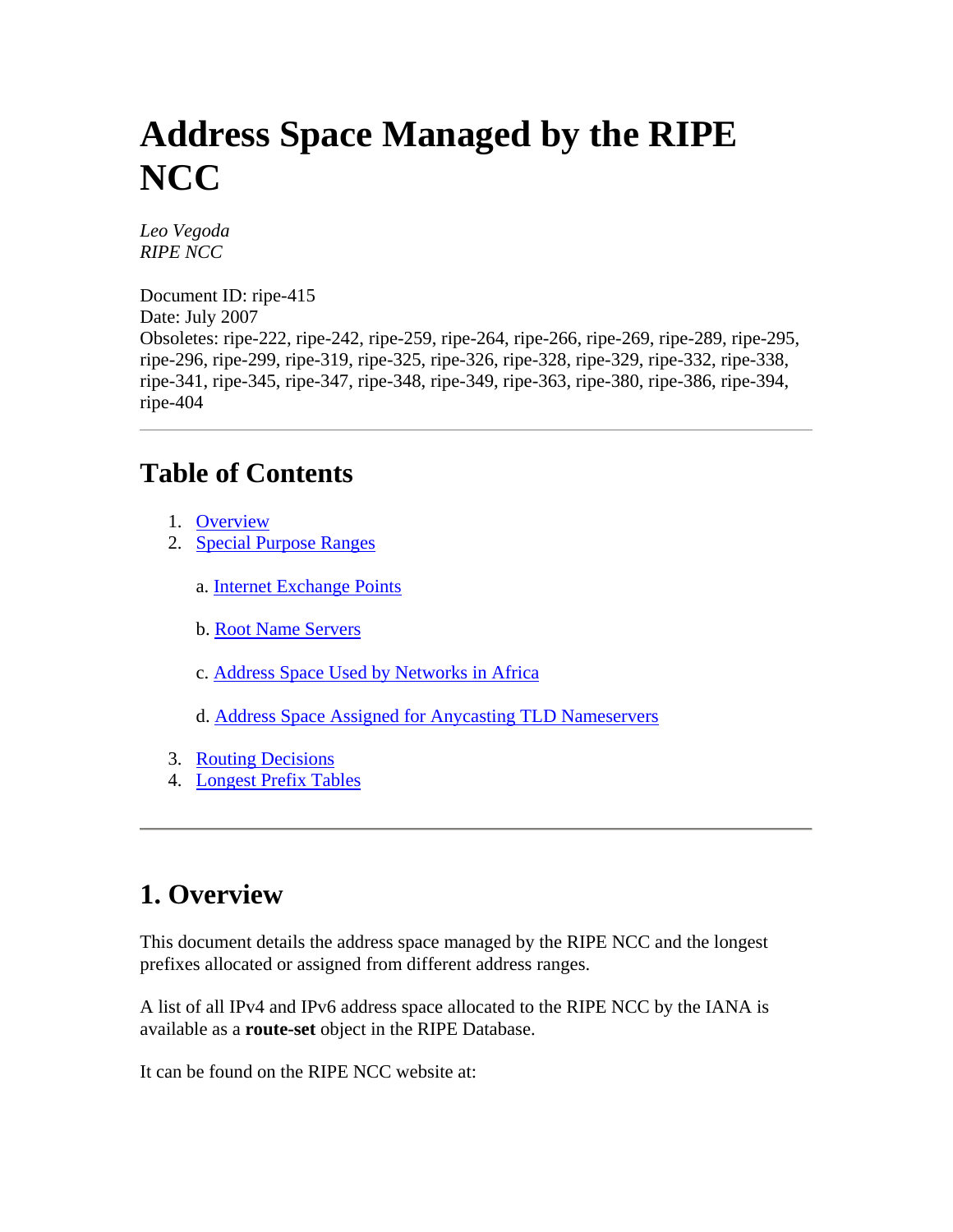[http://www.ripe.net/whois?-rTroute-set+RS-IP-ALLOCATIONS-TO-RIPE-NCC-](http://www.ripe.net/whois?-rTroute-set%2BRS-IP-ALLOCATIONS-TO-RIPE-NCC-FROM-IANA)[FROM-IANA](http://www.ripe.net/whois?-rTroute-set%2BRS-IP-ALLOCATIONS-TO-RIPE-NCC-FROM-IANA)

The RIPE whois client can get it with the following command:

```
$ whois -h whois.ripe.net -r -Troute-set RS-IP-ALLOCATIONS-TO-RIPE-NCC-
FROM-IANA
```
# **2. Special Purpose Ranges**

#### **2.a. Internet Exchange Points**

Small IPv6 blocks have been assigned to Internet Exchange Points (IXPs) under the IPv6 Address Space Policy for Internet Exchange Points [\(ripe-256\)](http://test-www.ripe.net/ripe/docs/ipv6-policy-ixp.html).

All RIPE NCC IPv6 IXP assignments come from the 2001:07F8::/32 range and are registered in the RIPE Database.

A full list of IPv6 IXP assignments can be obtained by querying the RIPE Database for all more specific **inet6num** objects.

This can be done on the RIPE NCC website at:

[http://www.ripe.net/whois?-rm+2001%3A07F8%3A%3A%2F32](http://www.ripe.net/whois?-rm%2B2001%3A07F8%3A%3A%2F32)

It is possible to create a list of the IP ranges assigned by the RIPE NCC with a command line query like this:

\$ whois –h whois.ripe.net -r -m 2001:07F8::/32 | grep ^inet6num

#### **2.b. Root Name Servers**

IPv6 blocks have been assigned to Root Name Servers under the IPv6 Addresses for Internet Root Servers in the RIPE Region policy [\(ripe-233\)](http://test-www.ripe.net/ripe/docs/ipv6-rootservers.html). These assignments come from the 2001:7F8::/29 range and are registered in the RIPE Database.

#### **2.c. Address Space Used by Networks in Africa**

Between October 2003 and April 2005, IPv4 allocations and assignments to Local Internet Registries (LIRs) and End Users in African countries north of the equator were made from 196.200.0.0/13. This range was part of a /8 also used by the American [Registry for Internet Numbers](http://www.arin.net/) (ARIN) for African allocations. Because the longest prefix ARIN allocated or assigned for 196/8 was /24, this was also the longest prefix the RIPE NCC assigned from 196.200.0.0/13.

#### **2.d. Address Space Assigned for Anycasting TLD Nameservers**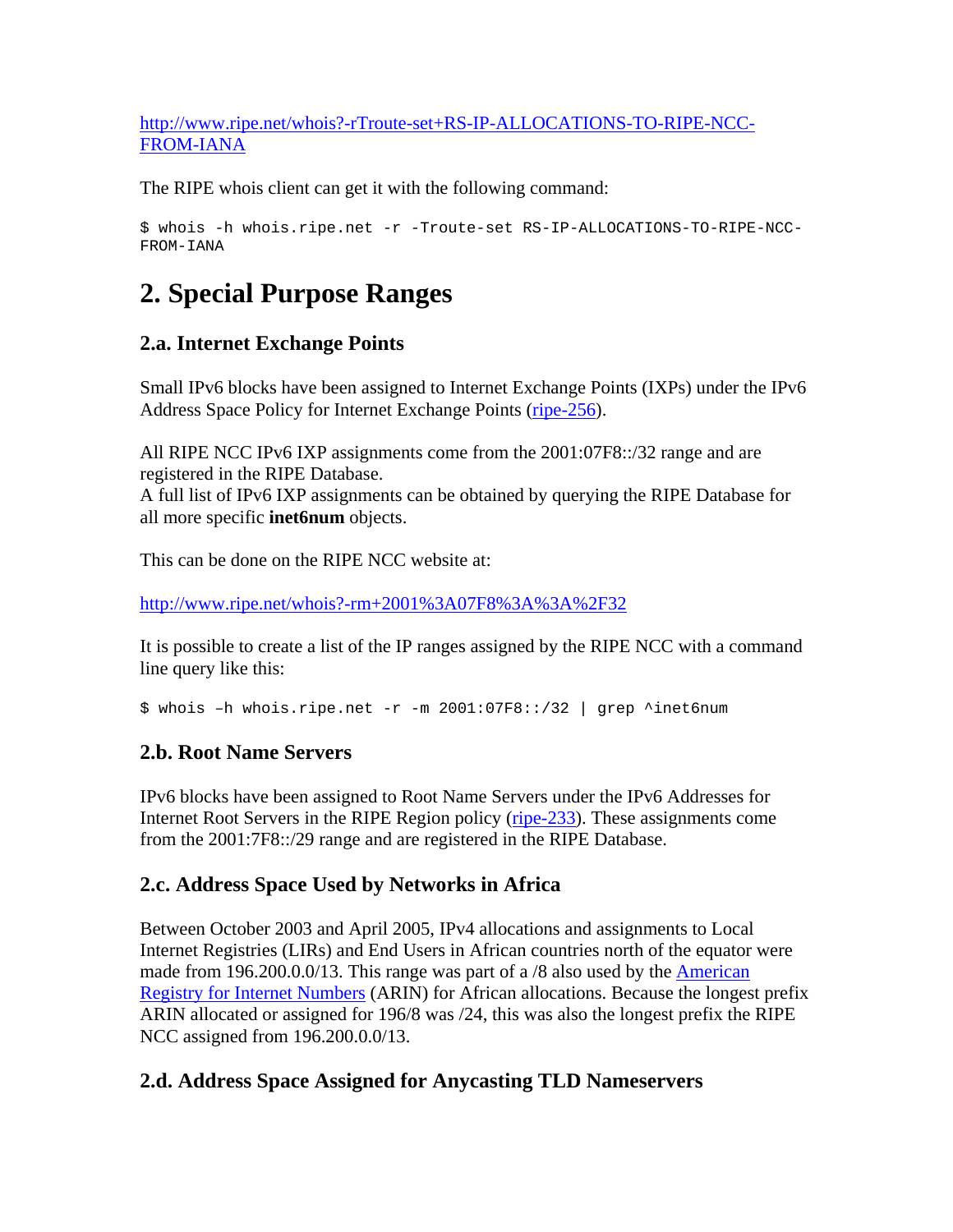Policy proposal 2005-02 was accepted in September 2006 and allowed the RIPE NCC to assign single IPv4 and IPv6 prefixes to Top Level Domains (TLDs) for anycasting DNS. The IPv4 assignments are /24 and are taken from 194.0.0.0/18. The IPv6 assignments are /48 and are taken from 2001:0678::/29.

## **3. Routing Decisions**

Routing decisions are the responsibility of network operators. Network operators taking routing decisions based on prefix length are requested and encouraged to route blocks of sizes corresponding to the longest prefix.

## **4. Longest Prefix Tables**

| <b>IPv4 Range</b> | <b>Longest Prefix</b> |
|-------------------|-----------------------|
| 62/8              | /19                   |
| 77/8              | /21                   |
| 78/7              | /21                   |
| 80/7              | /20                   |
| 82/8              | /20                   |
| 83/8              | /21                   |
| 84/6              | /21                   |
| 88/7              | /21                   |
| 90/8              | /21                   |
| 91/8              | /29                   |
| 92/8              | /21                   |
| 93/8              | /21                   |
| 94/8              | /21                   |
| 95/8              | /21                   |
| 193/8             | /29                   |
| 194/7             | /29                   |
| 196.200/13        | /24                   |
| 212/7             | /19                   |
| 217/8             | /20                   |
|                   |                       |

| <b>IPv6</b> Range | <b>Longest Prefix</b> |
|-------------------|-----------------------|
| 2001:0600::/23    | $/64^{\frac{1}{2}}$   |
| 2001:0800::/23    | 132.                  |
| 2001:0A00::/23    | 132.                  |
| 2001:1400::/23    | 132.                  |